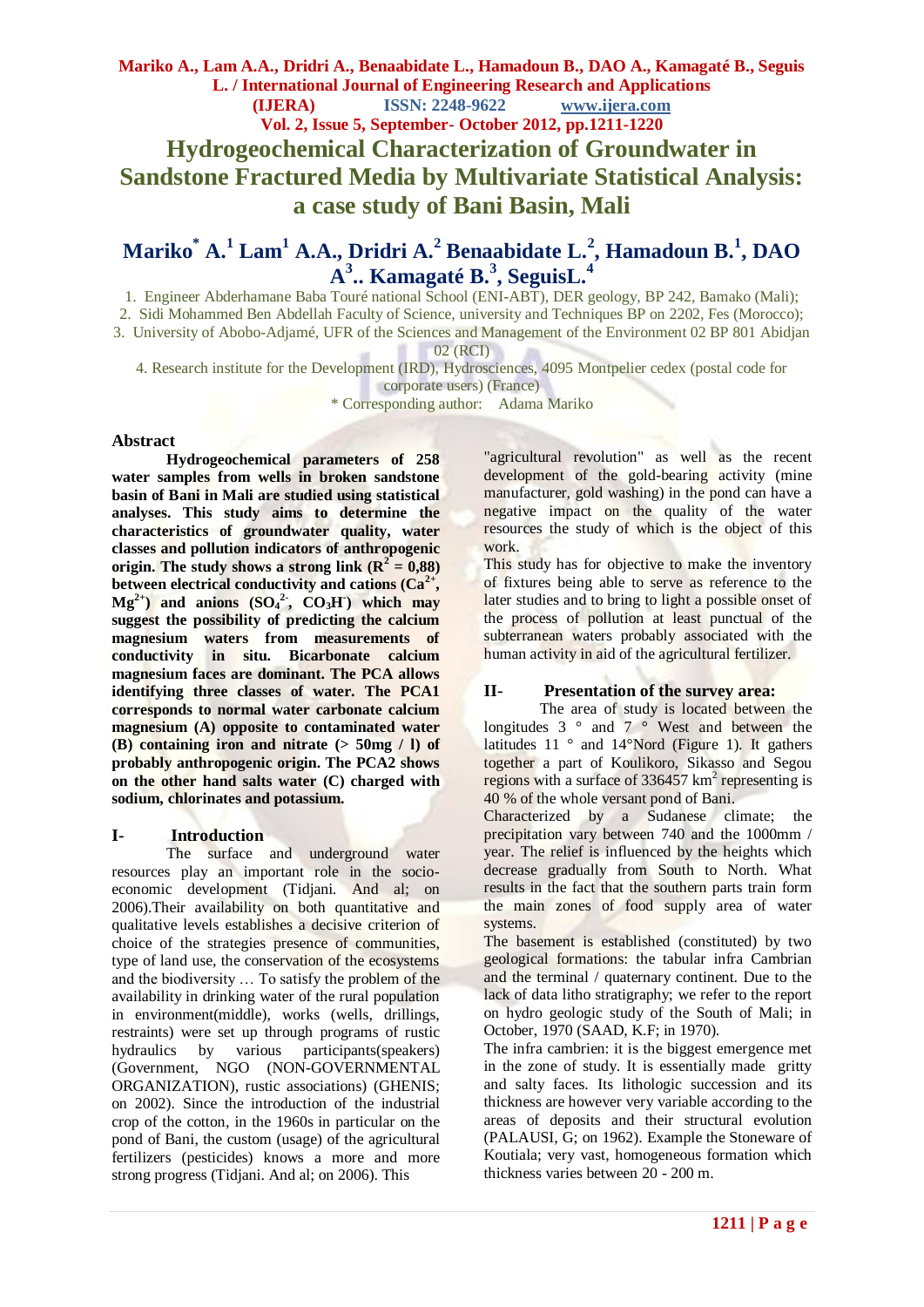The terminal / quaternary continent: essentially sandy and gritty clayey. We find recent covers consisted of the terminal and quaternary continent (PALAUSI, G; on 1959) there; former alluviums Waterways and Dolerites.



Figure1: Geographic location of the survey area

# **III- Material and Methods:**

III-1. Material:

The data of water samples analysis used result from the database SIGMA (Management IT system of the water resources of Mali) of the National Hydraulic Management (NHM) (GHENIS; on 2002).

On 647 drillings realized within the framework of the project of rustic hydraulics in the whole of the pond overturning of Bani and having been the object of physico-chemical analysis; only 258 drillings are listed on stone wares that is 40 % Table1: the drillings by hydrogeologic unity (unit)

which continent of the hydro chemical information of the zone of study.

These drillings are characterized by data of chemical analysis  $(Ca<sub>2</sub><sup>+</sup>, Mg<sub>2</sub><sup>+</sup>, K<sup>+</sup>, HCO<sub>3</sub>$ ,  $CO<sub>3</sub><sup>2</sup>$ ,  $SO_3^2$ , Cl<sup>-</sup>, NO<sub>3</sub>, pH, Conductivity) and geographical address (longitude and latitude). Those who allow their integration in a tool SIG (ArcGis 9.1).

They left between 2 geological formations (quaternary terminal tabular and continent Infracambrien); subdivided into 7 homogeneous hydro geological units (tab.1) and (fig.2).

| ັ<br><b>Geological Formations</b> | Hydrogeological units | <b>Number of</b> |
|-----------------------------------|-----------------------|------------------|
| <b>Tabular infracambrian</b>      | 72a                   | Q                |
|                                   | 72 <sub>b</sub>       | 10               |
|                                   | 73a                   | 10               |
|                                   | 73 <sub>b</sub>       | 75               |
|                                   | 74c                   | 36               |
|                                   | 75a                   | 106              |
| Continent terminal/quaternaire    | 15a                   | 12               |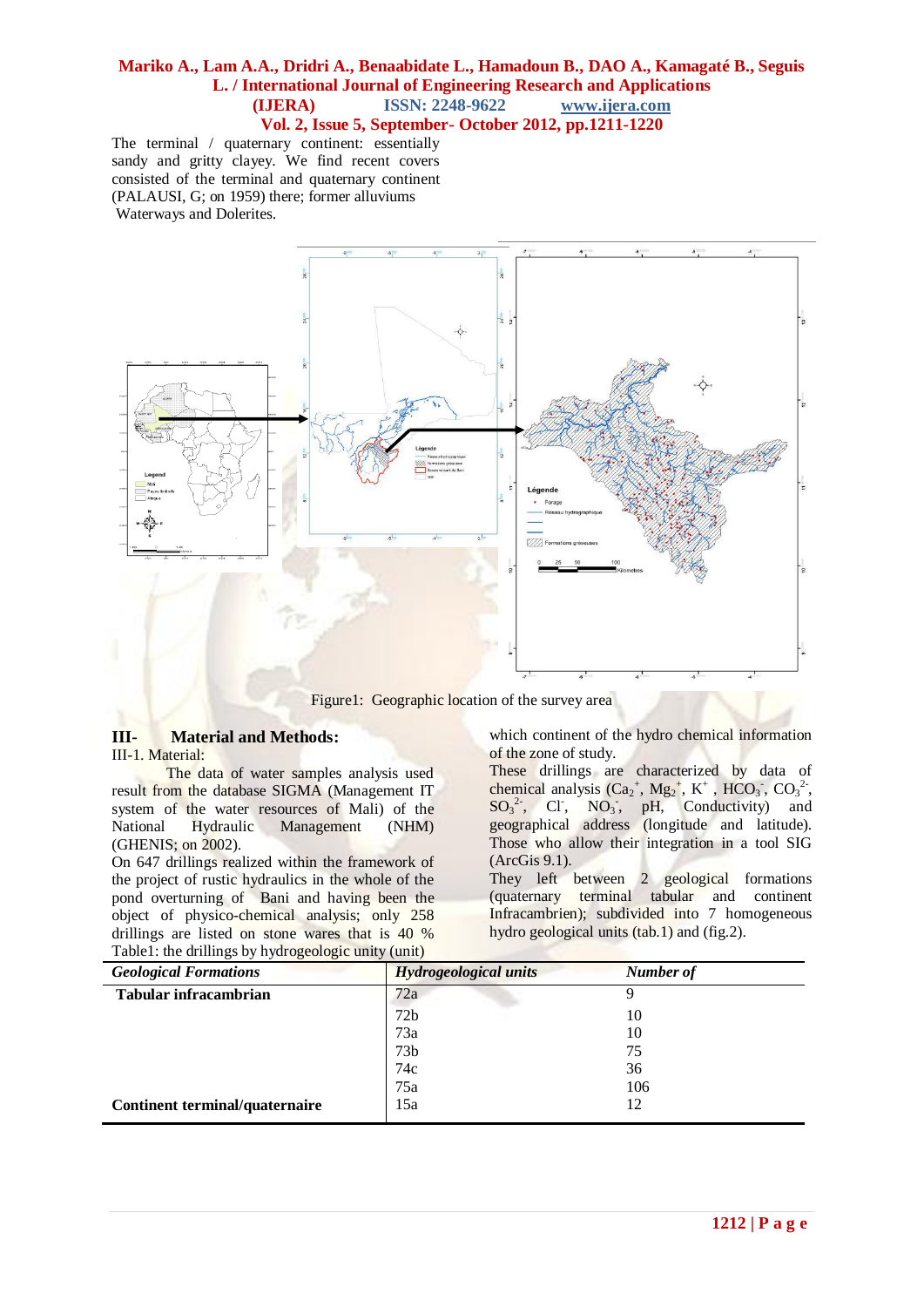

Figure 2: Map of hydro geologic unit of Bani Grit / drillings

#### III - 2. Methods:

Having to collar the data; they were tested by reliability (calculation of the Ionic balance). It is the report (relationship) of the relative distance between the normed positive and negative charges by the sum of all the loads (responsibilities) expressed in percentage:

$$
\varepsilon = \frac{\sum_{i=1}^{n} \sum_{i=1}^{n} x_i}{\sum_{i=1}^{n} x_i} \approx 100
$$

The aim of the test is to estimate the quality of the results of samples analysis.

Followed a descriptive statistical processing is made before passing in the multiple statistical processing with the ACP. The Analysis in Main Constituents (A C P) is a statistical multiuse method of data analysis. It tries to sum up the information contained in a growing picture of individuals and quantitative variables (Ali Kouani, and al, on 2007). It was made by the XLSTAT software in 2009; downloadable (Google). The method was subject to several studies of hydrogeology, pollution, remote detection and other (Vincent Cloutier and al, on 2008); (Mahler and al, on 2008); (Yebdri and al, in 2006).

It has been used in the present study for the following purposes:

- Differentiation of water groups;
- Identification of water origins;
- Identification of the processes that control the dynamic of water on the water-bearing scale.

After the multiuse statistics; to determine the chemical faces, we had recourse to the diagram load mostly used in hydro geochemical studies.

The diagram of Piper permits to establish the various chemical facies of a set of water samples. It consists of two triangles permitting to represent the cationic facies and the anionic facies and of a rhombus synthetizing the global facies.

# **IV- Results and Discussion:**

#### IV- 1. Results:

Data analysis by the calculation of the Ionic balance to reveal that 37 % of samples have an Ionic balance upper to 10 %. It means that the dosages are not respected during the analysis hence the great difficulty to work with the data.

Has descriptive Statistics

The central trends (picture 2) show a big dispersal of the values of the series around the averages. Some extreme values beyond the standards of the WHO and the EU are observed on the following ions:  $Ca_2^+$ ,  $Mg_2^+$ , and  $SO_4^2$ .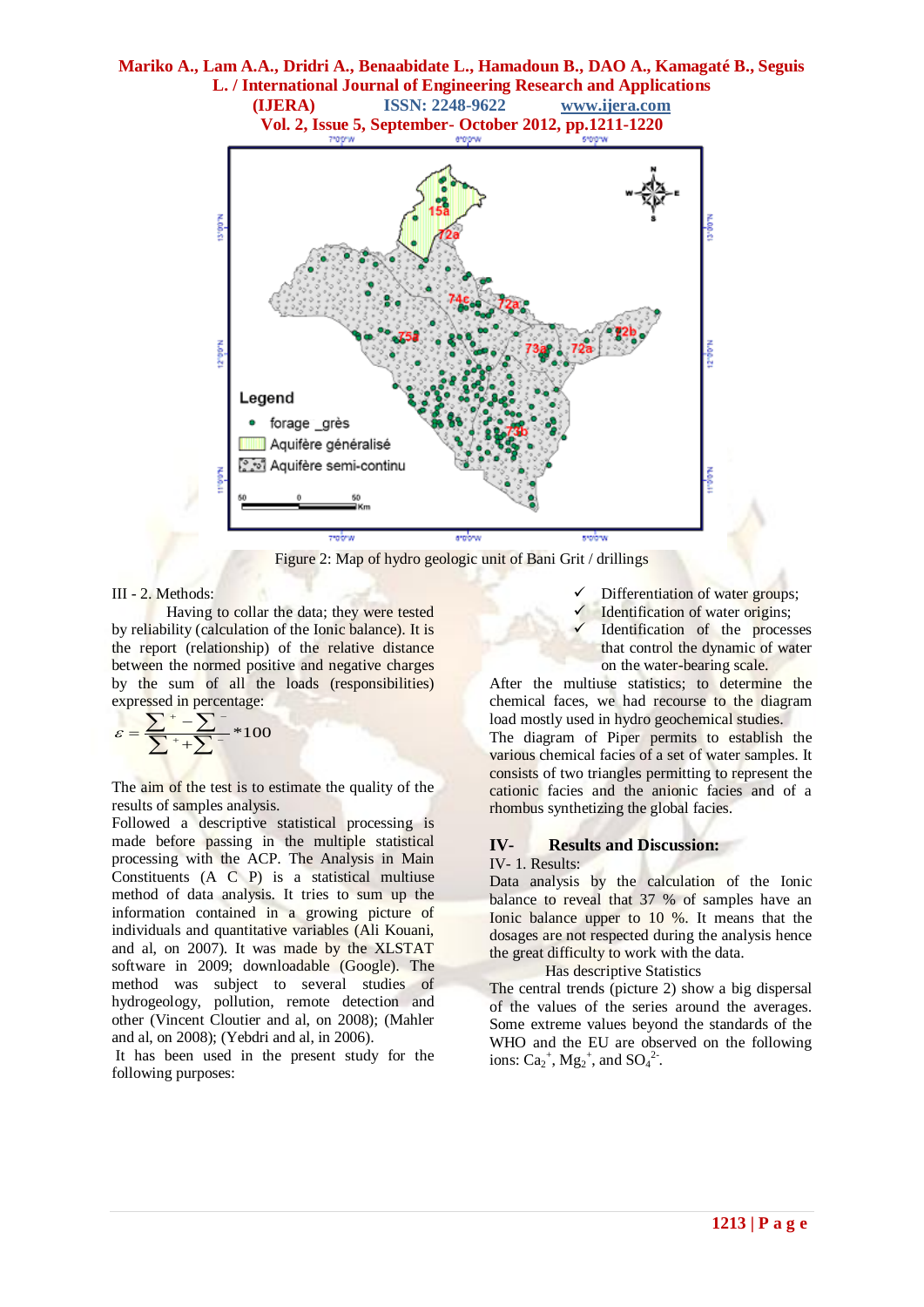| Vol. 2, Issue 5, September - October 2012, pp.1211-1220<br>Table 2: descriptive statistics of the major ions. |                |                |         |      |  |  |
|---------------------------------------------------------------------------------------------------------------|----------------|----------------|---------|------|--|--|
| Variable (mg/l)                                                                                               | <b>Minimum</b> | <b>Maximum</b> | Average | Gap  |  |  |
| $Ca^{2+}$                                                                                                     | 0.4            | $400.8*$       | 21.1    | 32.1 |  |  |
| $\frac{C}{mg^{2+}}$                                                                                           | 0.1            | 286.5*         | 18      | 27.4 |  |  |
| $\mathrm{Na}^+$                                                                                               | 0.1            | 97.2           | 5.4     | 9.8  |  |  |
| $K^+$                                                                                                         | 0.2            | 32.5           | 6.5     | 3.8  |  |  |
| HCO <sub>3</sub>                                                                                              | 2.0            | 432            | 116.4   | 98   |  |  |
| CO <sub>3</sub> <sup>2</sup>                                                                                  | 5.0            | 155            | 32.3    | 8    |  |  |
| Cl <sup>-</sup> ,                                                                                             | 0.1            | 30             | 3.5     | 4.5  |  |  |
| $SO_4^2$                                                                                                      | 0.2            | $1125*$        | 32.5    | 106  |  |  |
| NO <sub>3</sub>                                                                                               | 0.1            | 10.5           | 1.4     | 0.8  |  |  |

# **Mariko A., Lam A.A., Dridri A., Benaabidate L., Hamadoun B., DAO A., Kamagaté B., Seguis L. / International Journal of Engineering Research and Applications (IJERA) ISSN: 2248-9622 www.ijera.com**

\*Maximum widely upper to the standards of the WHO and the EU.

It's limp in mustache; publicized in 1977 by the American statistician John Tukey (figure.3) to licence the synthesis of the descriptive statistics and to compare the relevance of elements between them.



#### **Box plots**

Figure 3: diagrams limp and mustaches

The nitrate presents relatively extreme marked values which can indicate a case of pollution (more than 100 mg / l of NO3-upper to the standard of the WHO). Besides, bicarbonates remain the most represented anions, calcium and magnesium, the most dominant cations. This confers on these waters a facies bicarbonate facies calco-magnésien as the diagram of Piper shows further.

B- Analysis of Main Constituents (A.C.P): 1- Matrix of correlation

The analysis of the coefficients of correlation (picture.3) shows that the couples of parameters  $(Ca^{2+}, Mg^{2+}), (Ca^{2+}, SO_4^{2-}), (Mg_2^+, SO_4^{2-}), (K^+,$  $CO_3^{2+}$ ), (CI<sup>-</sup>, CO<sub>3</sub><sup>2+</sup>), (CO<sub>3</sub><sup>2+</sup>, HCO<sub>3</sub><sup>-</sup>) present coefficients of correlation R> 0,60. Chlorides and carbonates are strongly bound to  $R = 0$ , 90.

However, some couples such as  $(Ca^{2+}$ , Na<sup>+</sup>), (Fe<sup>2+</sup>,  $SO_4^2$ ) have coefficients of negative correlation; what could mean that there are no links between them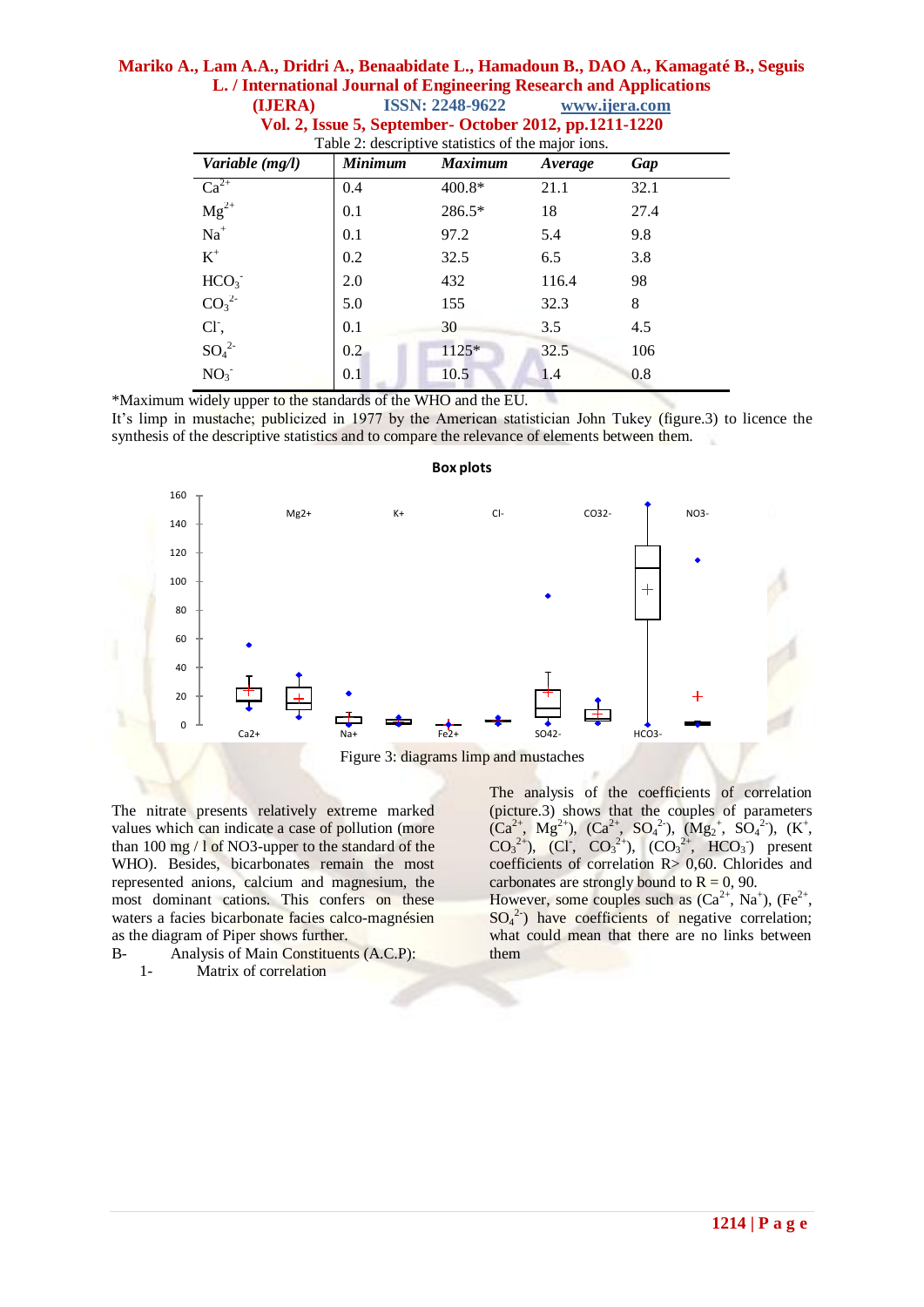# **Mariko A., Lam A.A., Dridri A., Benaabidate L., Hamadoun B., DAO A., Kamagaté B., Seguis L. / International Journal of Engineering Research and Applications (IJERA) ISSN: 2248-9622 www.ijera.com**

| Table $3$ : matrix of correlation by Pearson (n) |           |           |         |         |         |                 |                              |          |                  |                 |
|--------------------------------------------------|-----------|-----------|---------|---------|---------|-----------------|------------------------------|----------|------------------|-----------------|
| Variables (mg/l)                                 | $Ca^{2+}$ | $Mg^{2+}$ | $Na+$   | $K^+$   | $Fe2+$  | $\mathfrak{C}l$ | SO <sub>4</sub> <sup>2</sup> | $CO_3^2$ | HCO <sub>3</sub> | NO <sub>3</sub> |
| $Ca^{2+}$                                        | 1.00      |           |         |         |         |                 |                              |          |                  |                 |
| $Mg^{2+}$                                        | 0.86      | 1.00      |         |         |         |                 |                              |          |                  |                 |
| $Na+$                                            | $-0.33$   | $-0.49$   | 1.00    |         |         |                 |                              |          |                  |                 |
| $\mbox{K}^+$                                     | $-0.16$   | 0.01      | 0.21    | 1.00    |         |                 |                              |          |                  |                 |
| $\text{Fe}^{2+}$                                 | $-0.36$   | $-0.48$   | 0.00    | 0.45    | 1.00    |                 |                              |          |                  |                 |
| $Cl-$                                            | 0.07      | 0.37      | 0.33    | 0.65    | $-0.23$ | 1.00            |                              |          |                  |                 |
| SO <sub>4</sub> <sup>2</sup>                     | 0.61      | 0.74      | $-0.22$ | $-0.43$ | $-0.89$ | 0.27            | 1.00                         |          |                  |                 |
| CO <sub>3</sub> <sup>2</sup>                     | 0.05      | 0.32      | 0.31    | 0.60    | $-0.13$ | 0.90            | 0.11                         | 1.00     |                  |                 |
| HCO <sub>3</sub>                                 | 0.58      | 0.58      | 0.14    | $-0.10$ | $-0.46$ | 0.41            | 0.48                         | 0.62     | 1.00             |                 |
| NO <sub>3</sub>                                  | $-0.04$   | $-0.03$   | $-0.22$ | 0.46    | 0.54    | $-0.01$         | $-0.28$                      | $-0.29$  | $-0.70$          | 1.00            |

**Vol. 2, Issue 5, September- October 2012, pp.1211-1220**

2- Diagram of the appropriate values and circle of correlation

THE ACP allows to bring to light the most homogeneous groups and their degree of correlation with the factorial axes (picture.4). The correlation is marked all the more (about 1) as the point is closer to the circumference of the circle (Savard; on 2008).

| Table 4: the appropriate values |                |                |                |          |          |                |  |  |
|---------------------------------|----------------|----------------|----------------|----------|----------|----------------|--|--|
| variables                       | F <sub>1</sub> | F <sub>2</sub> | F <sub>3</sub> | F4       | F5       | F <sub>6</sub> |  |  |
| $Ca^{2+}$                       | 0.359          | $-0.158$       | 0.320          | 0.299    | 0.529    | 0.237          |  |  |
| $Mg^{2+}$                       | 0.416          | $-0.047$       | 0.404          | 0.073    | $-0.024$ | $-0.017$       |  |  |
| $Na+$                           | $-0.058$       | 0.329          | $-0.460$       | $-0.178$ | 0.727    | $-0.029$       |  |  |
| $K^+$                           | $-0.098$       | 0.520          | 0.321          | 0.002    | $-0.016$ | 0.602          |  |  |
| $Fe2+$                          | $-0.389$       | 0.150          | 0.221          | 0.500    | 0.087    | $-0.538$       |  |  |
| $Cl-$                           | 0.232          | 0.503          | 0.092          | $-0.307$ | $-0.083$ | $-0.241$       |  |  |
| SO <sub>4</sub> <sup>2</sup>    | 0.428          | $-0.188$       | 0.034          | $-0.438$ | 0.030    | $-0.300$       |  |  |
| CO <sub>3</sub> <sup>2</sup>    | 0.239          | 0.516          | $-0.032$       | 0.110    | $-0.267$ | $-0.172$       |  |  |
| HCO <sup>3</sup>                | 0.420          | 0.129          | $-0.181$       | 0.470    | 0.099    | $-0.181$       |  |  |
| NO <sup>3</sup>                 | $-0.252$       | 0.035          | 0.573          | $-0.325$ | 0.308    | $-0.283$       |  |  |
| Valeurpropre                    | 4.002          | 2.699          | 1.814          | 0.823    | 0.541    | 0.121          |  |  |
| Variabilité(%)                  | 40.018         | 26.986         | 18.144         | 8.230    | 5.409    | 1.213          |  |  |
| % cumulé                        | 40.018         | 67.004         | 85.148         | 93.378   | 98.787   | 100.000        |  |  |

So on the factorial plan, elements are classified by correlation with the couple of factorial plan (F1, F2). We distinguish the following groups;

Group A:  $(Ca^{2+}$ ,  $Mg^{2+}$ ,  $SO_4^{2-}$  and  $HCO_3^-$ ) / F1; positive R coefficient

Group B:  $(HCO<sub>3</sub>$ , Cl and  $CO<sub>3</sub><sup>2</sup>)/F2$ ; positive B coefficient

Group C: (CI,  $CO_3^2$ , K<sup>+</sup> and Na<sup>+</sup>) / F2; negative R coefficient

Group D: (Fe2 + and NO3-) / F1; negative R coefficient

The factorial plan (F1, F2) represents 67 % of the total slowness (figure 4). The projection of the parameters on this factorial plan allowed to bring to light three chemical groups (fig. 5). Waters of the group A are considered normal , those of the group C have high conductivities ( salty waters) and the group D is under influence of the pollution of anthropological origin ( polluted waters). The group B is not mentioned because these elements are much more representative in the groups A and C (Figure 5).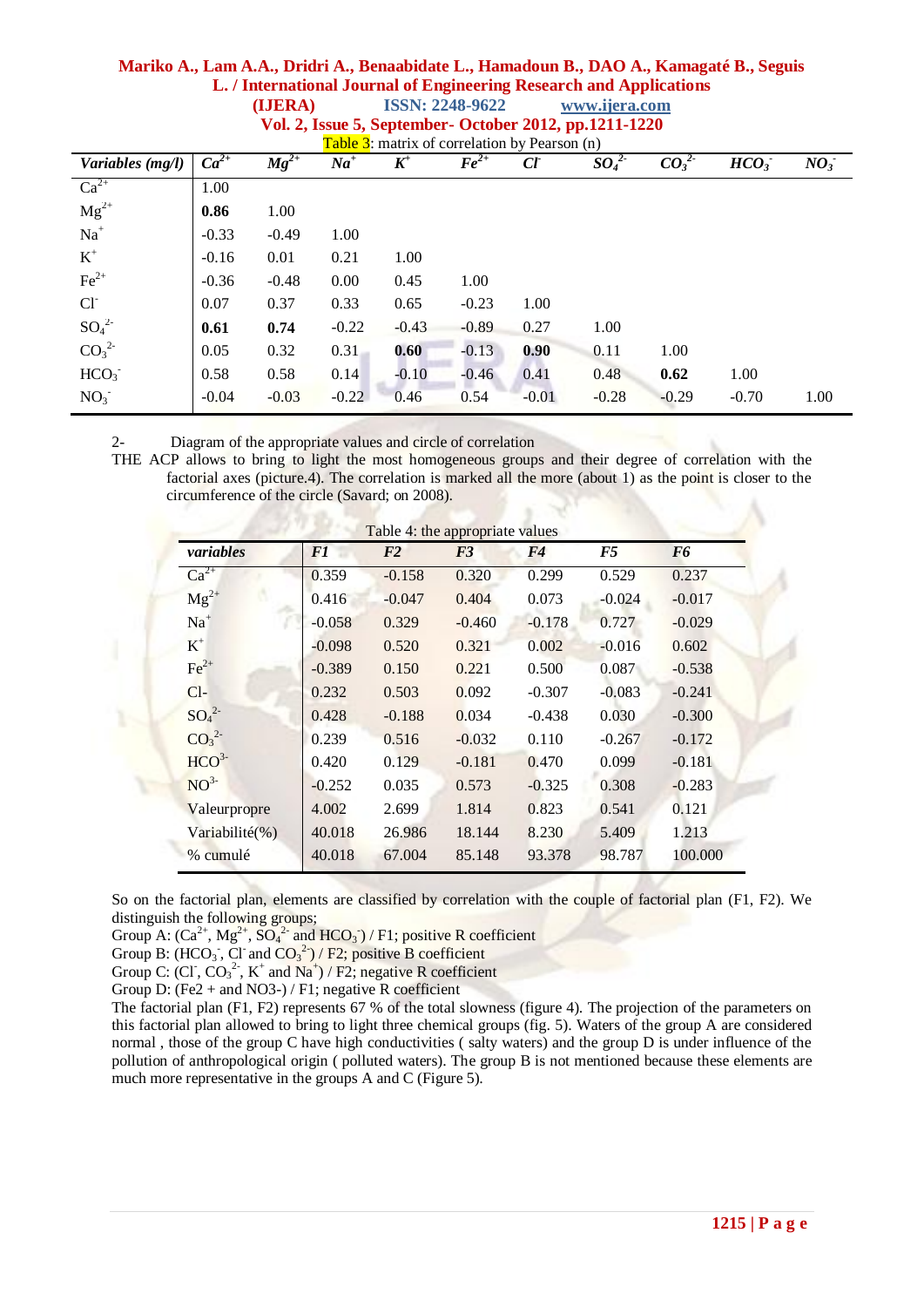

#### Figure 4: diagram of the appropriate values Figure 5: circle of correlation

#### 3- The chemical facies:

The graphic shows the major elements in the water allowed to lessen the chemical facies of every hydro geologic unit (figure. 6) and of the whole pond (fig. 7). These facies facilitate the description of the quality of underground waters and the geologic understanding (substrata of the aquifers) of the pond.



Bicarbonated calcic; calcic bicarbonated and magnesian; carbonated sodic and potassium Bicarbonated calcic; Bicarbonated calcic and magnsian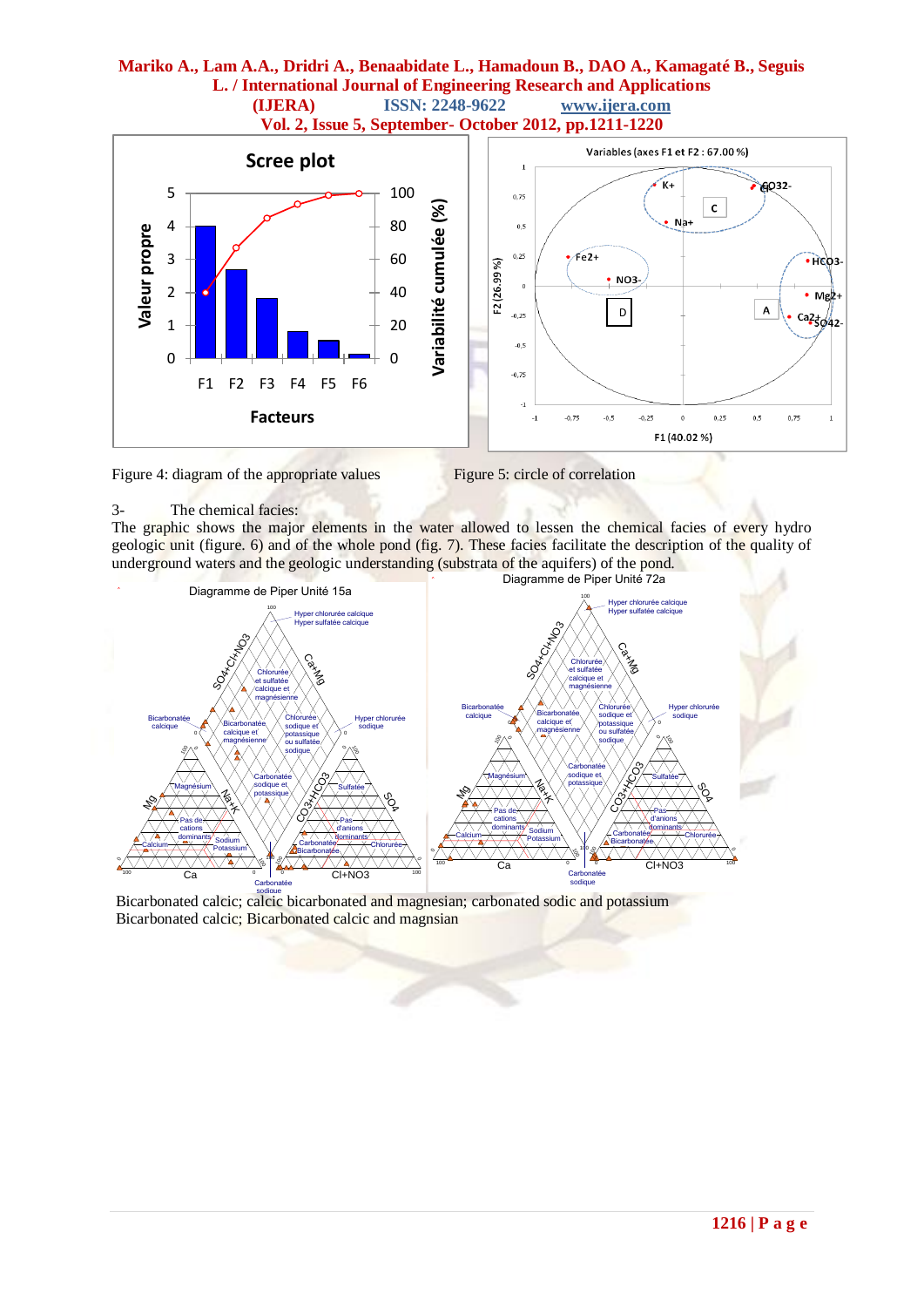

Bicarbonated calcic; calcic Bicarbonated calcic and magnesian Calcic Bicarbonatée; calcic Bicarbonatée and magnésien; calcic Sulfate and calcic Chloride



Calcic Bicarbonatée; calcic Bicarbonatée and magnésien; calcic Sulfate and calcic Chloride; carbonated sodic and potassium.

Calcic Bicarbonatée; calcic Bicarbonatée and magnésien; hyper Calcic and hyper Sulfate Chlorinates calcic.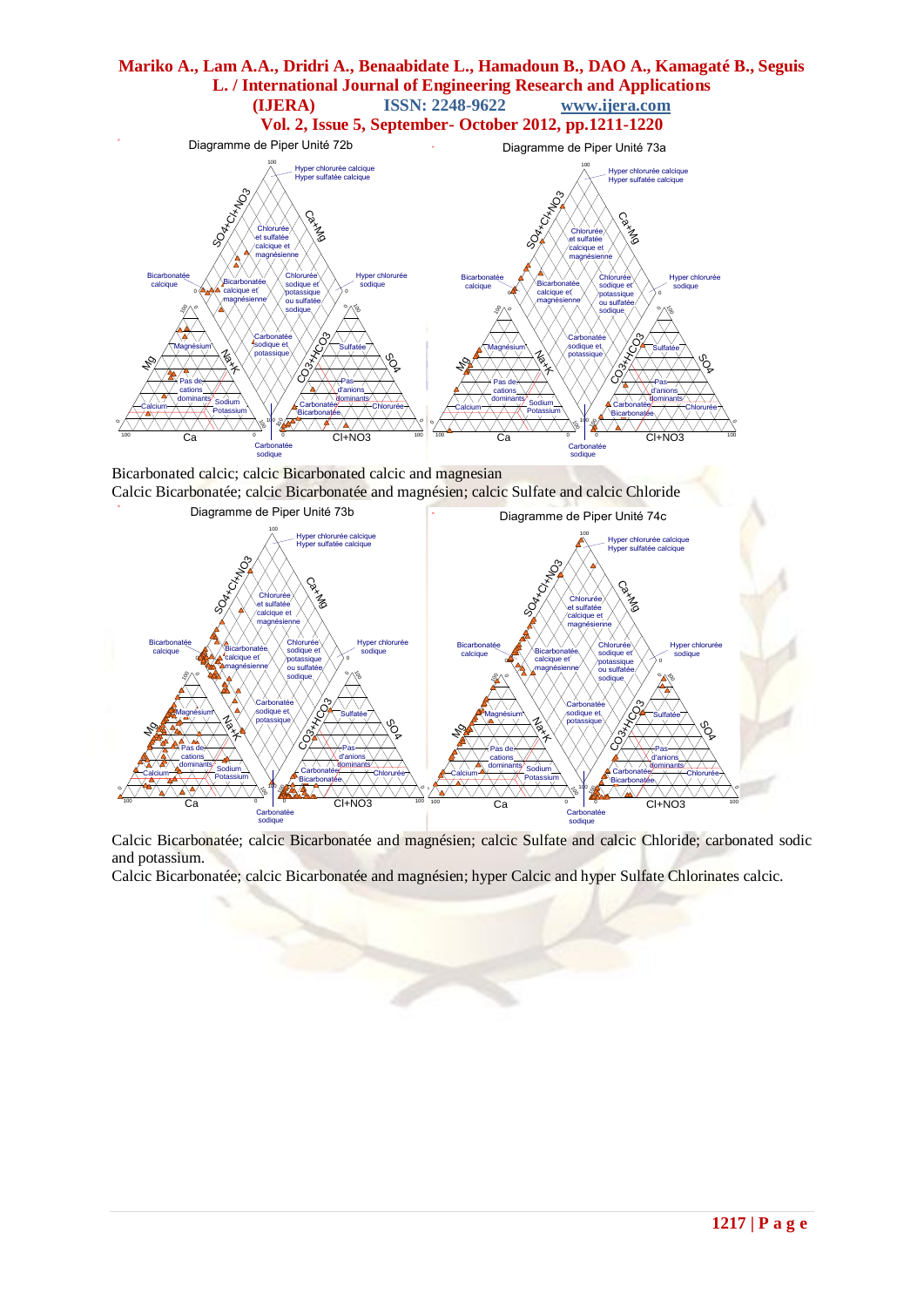

Calcic Bicarbonatée; carbonated sodic; calcic Bicarbonatée and magnésien; calcic Sulfate and calcic Chloride; chlorinated and treated with copper sulphate calcic and magnésienne



Figure 7: chemical facies of waters of Bani grit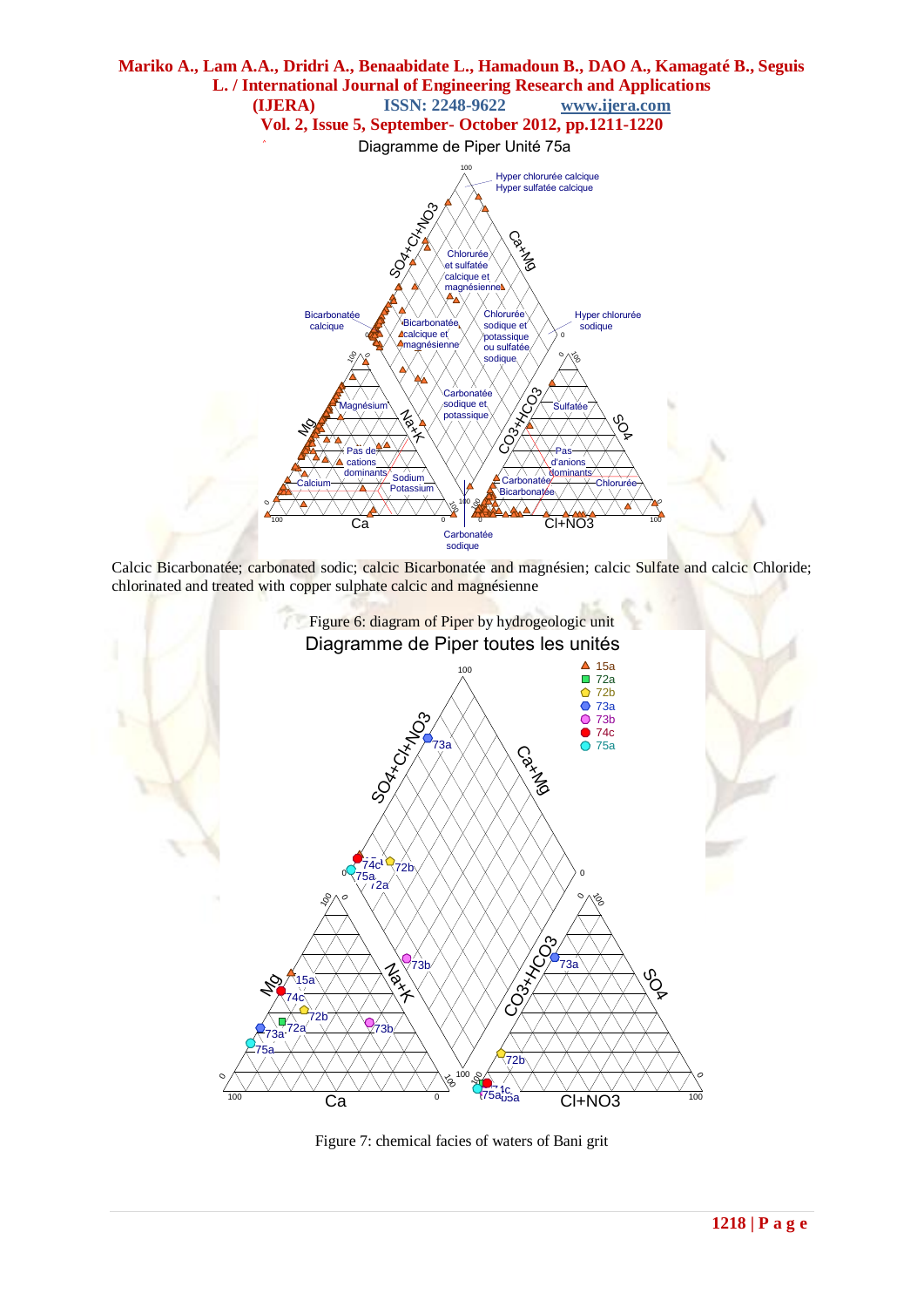Facies calcic and bicarbonated calcic and magnesian are found on the whole area of study. These waters are characterized by an ascendancy of the bicarbonated ions (HCO3-). These show that the basement of the area is rich in siliceous rock (siliceous stone wares with quartz seeds) and in carbonated rock (gritty or detrital lime stones and lime stone monumental mason or not monumental mason).

## **IV-2. Discussion**

According to the hydro geologic nature of the studied zone; characterized by a cracked aquifer and a generalized aquifer; waters of surface are the only means to reload these tablecloths. The physical context of the aquifer shows that subterranean waters are semi connected but often even no connections. The refill of tablecloths stemming from the infiltration of waters of surface through networks of fissuring; besides the chemical reactions between the water and rocks confer on waters a mixture of chemical facies. Whose hydro chemical characterization it is difficult to make local with these waters.

The results obtained from the ACP of 258 samples analyses; allowed to loose (to kick away) the types (chaps) of water meet in the pond and the chemical facies of waters by hydro geologic sector.

The types of water are defined by the circle of correlation (figure 5); normal waters of the group A in opposition of waters to trend polluted by the group D and at the end salty waters of the group C. waters of the class C can join waters with acid taste if chlorides are dominant on the one hand; on the other hand, they can be salty with a rise in sodic ions.

The diagram of Piper has allowed the determination of the chemical facies of the hydro geological units. We notice that samples resulting from a unit present several chemical facies. The same case is met with the ACP for 47.97 % total slowness. The average values in the representation of the diagram give exactly the chemical facies by hydro geological units.

The drawback of the average values is that we work with reduced value group's , which do not make reference to the neither maximum nor minimum sample content. More, this method does not refer to the local sampling but to the whole unit.

One can make a comparison between the results obtained by that diagram and of the analysis of the main constituents. In hydro geological units, they are characterized by chemical facies bicarbonated calcic. That of the hydro geologic unit b is bicarbonated calcic and magnesian bicarbonated and carbonated sodic and potassium.

#### **V- Conclusion and recommendation:**

In gritty zone on the pond of Bani; the problem of water requirements remains a major concern. A sustainable solution of this problem can be based on subterranean waters from which the hydro chemical characterization of the zone is necessary. The present survey has allowed the revealing of the origin of waters (chemical facies by hydro geologic unit and led to the classification of the quality of waters according to the concentration of the constituents of chemical elements: good quality waters, salty waters and polluted waters. According to the chemical facies; polluted waters are very probably of anthropological origin with the presence of nitrates in more than 100 mg / l and some iron.

The major problem met during this study is the data processing. The hydro chemical data collected are not chronological. More, they are not connected with geographical address and phone number what brings back any difficult spatial analysis of these data. It is desirable that efforts be led to lessen the gaps in the base of the hydro chemical data of SIGMA.

#### **Bibliography:**

- **A.E.B. Tidjani., D. Yebdri., J.C. Roth et Z. Derriche.** (2006) Exploration des séries chronologiques d'analyse de la qualité des eaux de surface dans le bassin de la Tafna en Algérie. Revue des sciences de l'eau / Journal of Water Science, vol. 19, n° 4, 315-324.
- **Ali Kouani., S. El Jamali et M.Talbi.** (2007) Analyse en composantes principales Une méthode factorielle pour traiter les données didactiques. Radisma, No. 2.
- **Antonio Pulido-bosch., Juan Carlos ceron. and Michel Bakalowincz.** (1999) Application of Principal Components analyse to the study of  $CO_2$ <sup>-</sup>rich thermaineral waters in the aqufère system of alto Guadalentin (spain). J. Hydrol.**46,** 929-942.
- **Beatriz Helena., Rafael Pardo., Marisol Vega. and Enrique Barrado.** (1999) Temporal evolution of groundwater composition in an alluvial aquifer (PISUERGA RIVER, SPAIN) by principal component analysis. Wat. Res. Vol. **34**, No. 3, (2000) 807-816.
- **DNH** (Direction Nationale de l'Hydraulique), 2003. Rapport Mondial sur la mise en valeur des ressources en eau du programme mondial pour l'évaluation des ressources en eau.